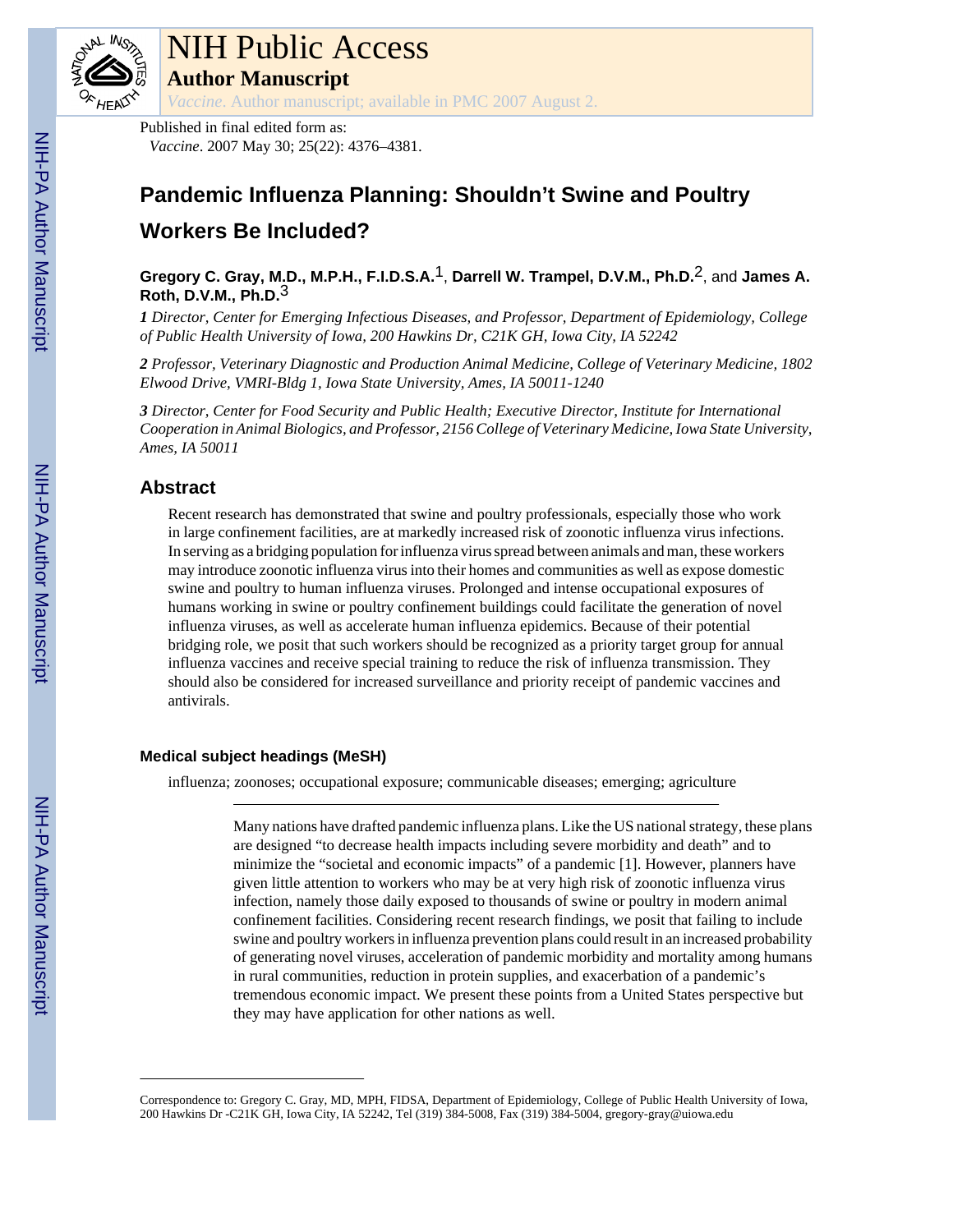### **Influenza Pandemics and Concomitant Epizootics in Swine and Domestic Birds**

Influenza is a zoonotic disease that often involves cross-species viral infections between domestic swine, avian species, and man. The 1918, 1957, and 1968 pandemic influenza viruses all had structural components from an avian influenza virus [2]. During the 1918 pandemic, a concomitant epizootic of swine influenza spread across the US Midwest [3]. Numerous anecdotal accounts described farmers and their families developing influenza-like illnesses after contact with ill swine and episodes where swine developed symptoms of influenza after contact with ill farmers [4]. Subsequent to the 1918 pandemic, human influenza viruses have caused considerable morbidity among swine [5] and swine influenza viruses have caused occasional morbidity among humans [6,7]. While swine influenza viruses are commonly found among domestic avian species, avian influenza viruses are only occasionally detected among swine [8]. It has been fortunate that recent highly pathogenic H7N7 and H5N1 avian strains have not manifested efficient transmission from swine-to-swine [9,10]. However, like the 1918 experience, when the next pandemic virus emerges, it is possible that efficient swine-to-swine transmission of the influenza virus may occur, thus complicating control efforts.

## **Challenges Posed by Influenza A Infections Among Swine and Poultry Workers**

The most important risk factor for humans acquiring swine influenza infection is exposure to pigs. Similarly, exposure to diseased birds has been the key risk factor for numerous cases of avian influenza virus infections in man (Table 1) [11]. A number of recent US research studies have helped us better understand the epidemiology of zoonotic influenza virus infections, especially in settings where the small farm has given way to large agricultural production facilities. Olsen et al. found that modern swine workers were much more likely to have antibodies against new swine viruses as compared to nonexposed controls [12]. Myers et al. demonstrated that swine farmers, swine veterinarians, and meat processing workers who handle pork had markedly increased odds of elevated antibodies against swine H1N1 and H1N2 viruses, that was not explained by exposure to human H1 virus or human influenza vaccines [7]. The adjusted odds ratio for swine farmers having elevated antibodies to a classic swine H1N1 virus was 35.3 (95% CI 7.7–161.8) compared to non-exposed controls. In another recent work, Ramirez et al. documented that swine workers' similar risk (OR=30.3; 95% CI 3.8– 243.5) of elevated antibody titer to swine H1N1 virus is reduced almost to that of non-exposed controls if the workers reported using gloves during their occupational exposures [13].

We have recently validated these reports with a prospective study of 800 rural Iowans and documented serological as well as viral culture evidence of swine influenza virus infections [14]. Importantly, these infections occurred not only among swine-exposed workers, but also among their spouses who reported no direct contact with swine. The source of virus for the spouse infections is uncertain. Infections may have occurred through secondary transmission, fomite or other indirect contact. However, the spouse infections illustrate the important potential for zoonotic pathogens to move from the occupational workers to their families. It seems equally important to note that these infections may result in severe disease or death. Myers et al recently reviewed the 50 human swine influenza infection cases in the medical literature [15], recording a case-fatality percentage of 14 percent. Hence, should a novel influenza virus emerge in a swine population, such workers have potential to introduce the virus to their family members, their medical clinic, and their communities, causing considerable morbidity.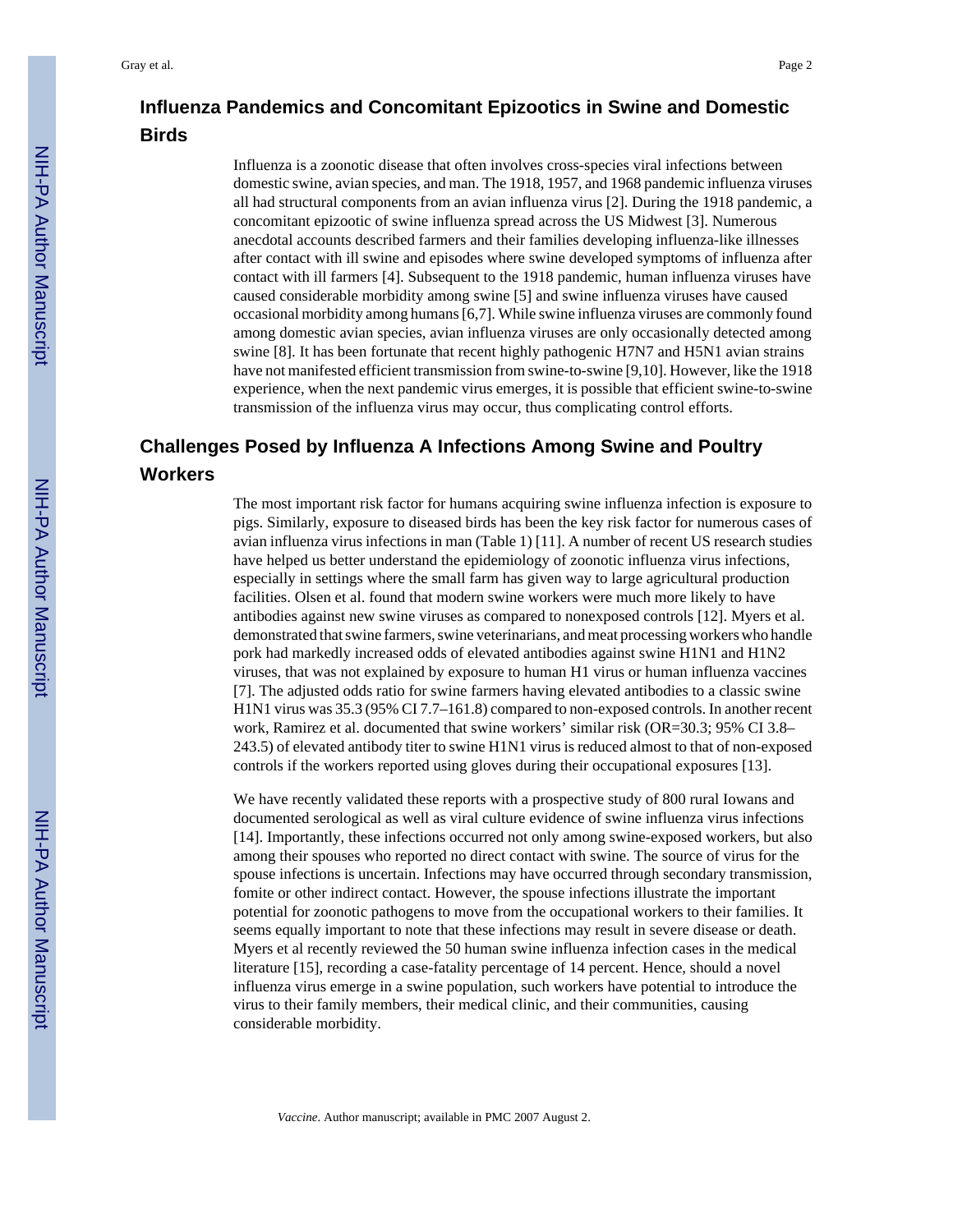Studies of avian influenza virus transmission among the poultry-exposed have been more technically difficult to conduct due to the poor performance and complexity of serological assays [16,17]. Serologic studies of humans exposed to diseased poultry have often been negative. However, available studies demonstrate that infections do occur. Retrospective seroprevalence studies among Hong Kong bird market workers in 1997 and 1998 showed that 10% had evidence of H5N1 infection [18]. In addition, 49% of 508 poultry cullers, as well as 64% of 63 persons exposed to H7N7 infected humans, had serological evidence of H7N7 infection following the 2003 Netherlands poultry outbreak [16]. A recent serological study of US duck hunters and wildlife biologists exposed to ducks and geese identified several subjects with elevated antibody titers against H11 viruses [19]. A controlled, 2002 cross-sectional study of US poultry-exposed veterinarians revealed serological evidence of previous infections with avian H5, H6, and H7 viruses [20]. While such epidemiological studies are relatively few, it seems clear that human avian influenza virus infections often follow exposure to dead or sick birds. Considering the recently emergent highly-pathogenic H5N1 viruses, the exposure most commonly implicated has been free-ranging poultry and small poultry flocks [21].

With these observations in mind, there are three interrelated, arguments for considering swine and poultry workers in influenza control plans: 1) The threat of the generation of novel viruses. 2) The threat of workers serving as a bridging population to share influenza viruses across species. 3) The potential for workers to accelerate a pandemic in their communities.

#### **Generation of novel viruses**

Each influenza season there is potential for workers to introduce human viruses to animal populations, especially swine, and in doing so, facilitate the generation of novel influenza viruses. Such novel viruses are thought to be generated through a reassortant event when a host (swine or human) is infected with two different viruses and progeny viruses emerge with genetic components of both human and swine origin. In recent years a number of such novel viruses have emerged to cause epidemics among swine. [22–24]. It is important to note that while avian influenza viruses are rarely detected among swine, swine influenza viruses are rather commonly detected among domestic avian species. Hence, it seems quite possible that reassortant viruses could emerge with genetic components of human, swine, and poultry viruses as facilitated by workers' man's intense occupational exposures to domestic animals. For these reasons the US swine industry and subsets of the poultry industry have recommended that their workers receive annual human influenza vaccines. However, US agricultural workers have yet to be recognized as priority target groups for annual influenza vaccine receipt and compliance with the agricultural industry's vaccine recommendations are likely poor.

#### **Swine and Poultry Workers as Bridging Populations**

In the United States agriculture has markedly changed over the last 50 years. Largely for economic reasons, small independent swine and poultry farms have yielded to modern agriculture industries for swine and poultry production [7]. Fifty years ago a US farmer might be exposed to his small herd of pigs or small flock of chickens for several minutes each day but today's agricultural workers may be exposed to thousands of pigs or tens of thousands of chickens for more than 8 hours each day. These intense and prolonged exposures provide much greater opportunity for man to serve as a bridging population in the cross-species sharing of viruses. As was mentioned before this bridging role may introduce human influenza viruses to swine or introduce communities to swine or poultry influenza virus infections. There is potential for not only the swine- or poultry-exposed workers to be infected with zoonotic influenza viruses but also for secondary transmission to occur. Myers et. al. recently documented several clusters of human-to-human swine influenza virus infections [20]. Similarly, although likely rare, there have been a number of reports of human-to-human transmission of highly pathogen avian influenza virus infections [25–27]. Infected with a virus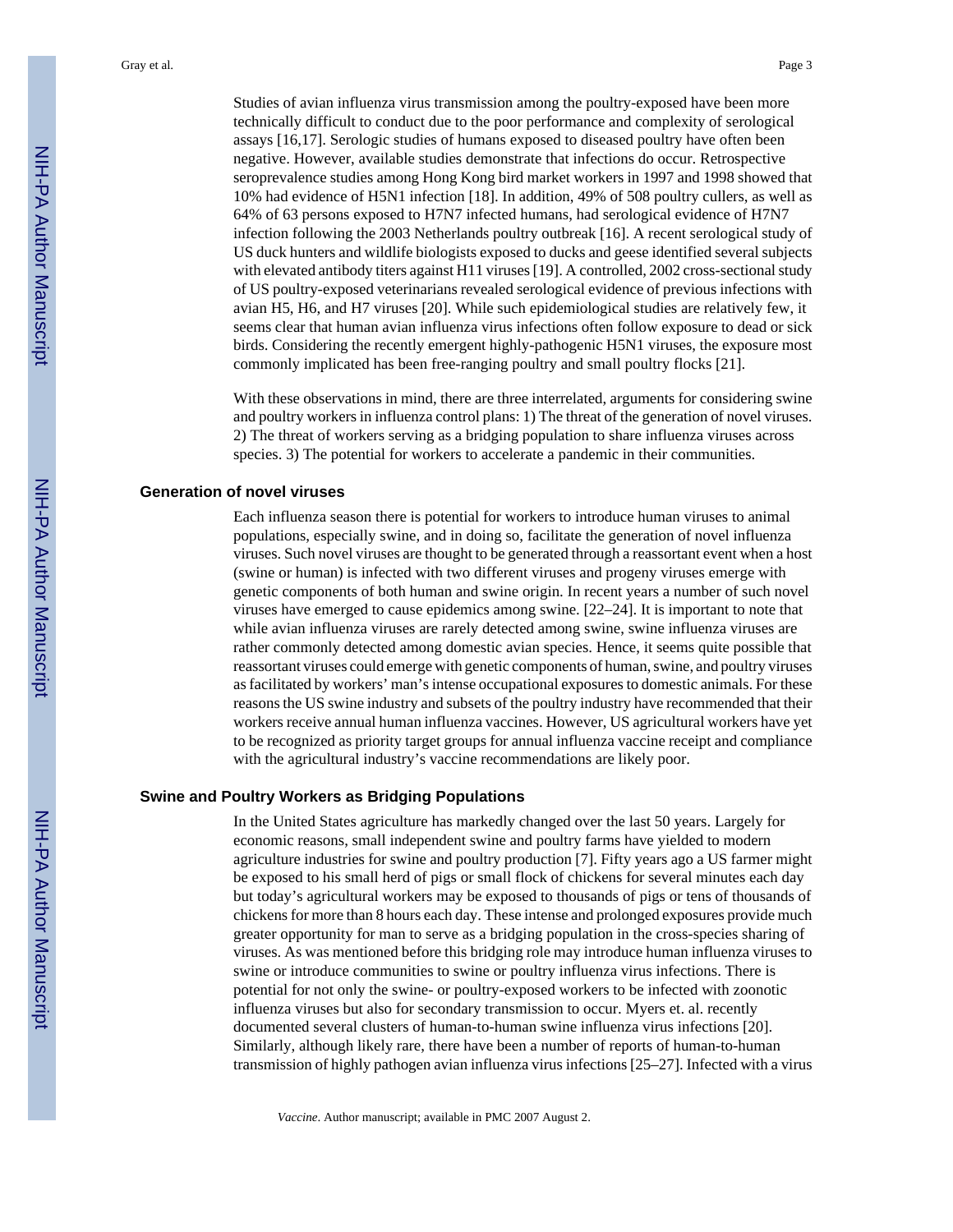efficient in human-to-human transmission, such agricultural workers would like serve as bridging population to infect their families and possibly their medical care providers.

#### **Swine and Poultry Workers Accelerating a Pandemic**

Recent modeling studies were conducted to evaluate influenza transmission risk associated with modern animal confinement facilities [28]. Assuming an influenza virus has similar transmission characteristics within and between species, in communities with a high proportion of swine or poultry workers working in large animal confinement facilities, the workers may more readily spread the virus to others in their communities and thus accelerate the epidemic. In settings where agricultural workers make up as much as 45% of the employed, these workers would increase influenza infections among community members by as much as 86% [28]. This scenario is similar to parents sending a child to a crowded day care center where an explosive epidemic of a viral respiratory pathogen is in progress. Such a child is at increased risk of acquiring the pathogen in the daycare facility compared to non-daycare children in the community [29,30]. The exposed child similarly puts his or her parents and other siblings at increased risk of infection.

Confinement feeding operations in many developed nations are heavily monitored and these operations likely provide the world's safest and most efficient sources of animal protein. However, when large numbers of susceptible pigs or poultry are maintained in close proximity in a confined space, animal housing conditions are epidemiologically equivalent to the crowding of humans associated with military training camps or schools, where viral loads can be extremely high, morbidity severe, and explosive outbreaks of respiratory disease common [31].

The reader might ask "Wouldn't a pandemic virus be recognized in the herd or flock and the animals be immediately depopulated thus reducing transmission risk to the community?" When highly pathogenic H5N1 strains have entered most poultry facilities, the answer has been "yes" because the sudden onset of high mortality is immediately obvious. However, in domestic ducks and geese novel influenza virus infections may be better tolerated and not readily identified. Similarly, should the United States begin vaccinating poultry flocks like China, Vietnam, France, Russia, and the Netherlands have done, birds actively infected with highly pathogenic strains may be asymptomatic, yet shed large numbers of virus particles in feces and secretions from the nares and mouth. Caretakers of these flocks could be at increased risk of infection due to exposure to the zoonotic virus.

Similarly, if the current H5N1 virus entered a swine facility today, pig-to-pig transmission seems unlikely [10]. Like the 1918 pandemic strain, however, the H5N1 virus could mutate and develop efficient transmission between pigs. If an H5N1 virus adapted to swine and caused only mild disease among pigs, this disease would be clinically indistinguishable from other endemic respiratory diseases of swine. Infection of swine by a novel influenza virus, highly pathogenic to humans but not to swine, could conceivably remain undetected for a significant period of time and result in the exposure of swine caretakers.

#### **Recommended Protections for Swine and Poultry Workers**

How long would it take to recognize novel influenza virus human disease among workers in animal confinement facilities? Detection among US agricultural workers is likely to be markedly delayed as many workers have little access to medical care, live in rural communities with sparse laboratory capabilities, and speak English as second language. Assuming the >30 fold increase in zoonotic influenza infection risk [7,13,14] we have repeatedly calculated for swine workers is real, for what other population at such a risk for disease would we not strongly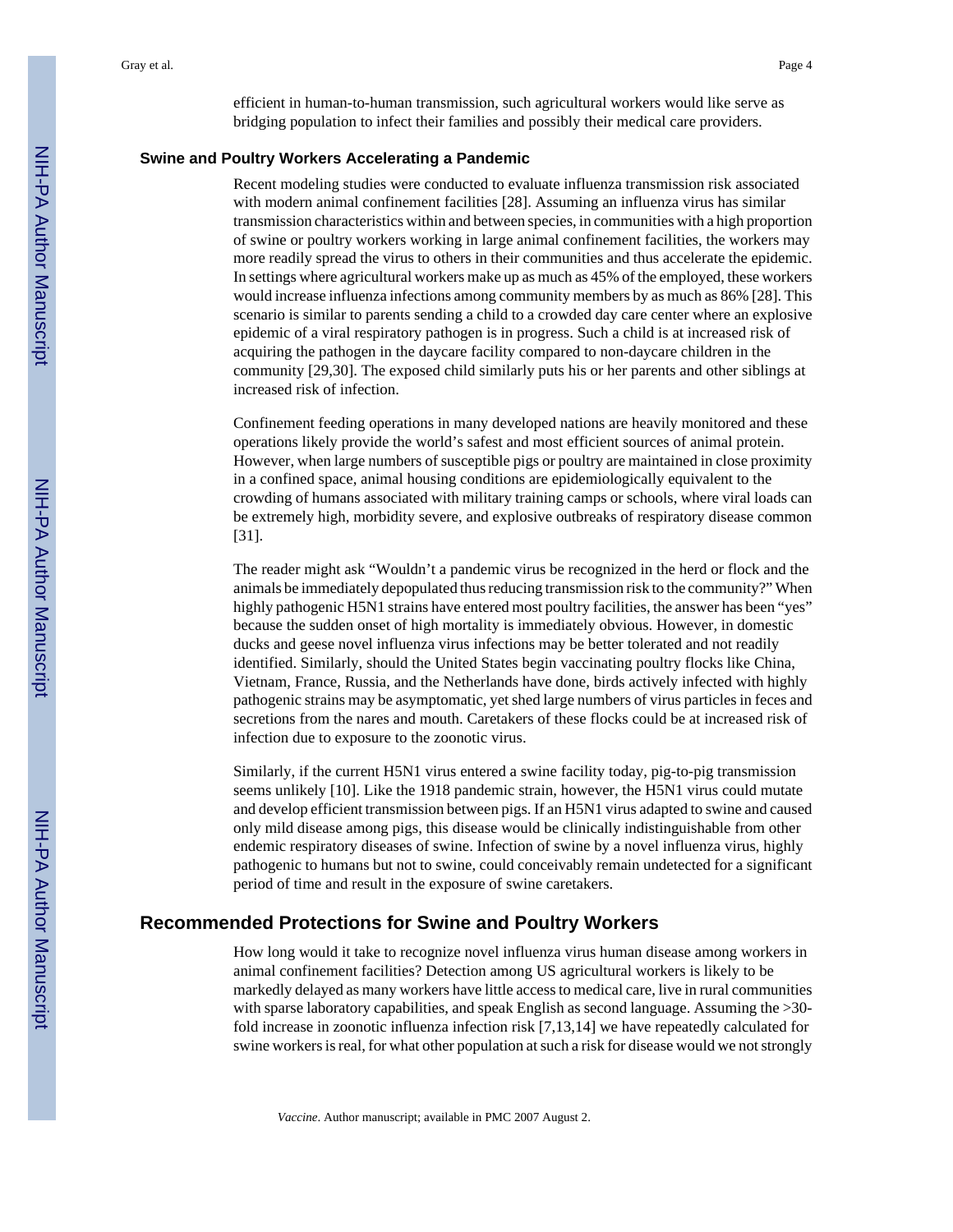recommend available vaccines? Hence, it seems both prudent and ethically correct to protect these workers.

For the reasons we outlined above, we believe that swine and poultry workers should be included in influenza prevention programs. However, we can find no US government policy or recommendation to that effect. The workers are not mentioned in annual influenza vaccine recommendations nor are they on the proposed priority lists for access to pandemic influenza vaccines, or pandemic antivirals.

Hence, we argue that swine and poultry workers, especially those whose work involves intensive exposure through modern confinement agriculture, should be trained in hygienic measures to prevent influenza transmission including the use of gloves to reduce skin contact with animal secretions, and where appropriate, use of fit-tested N-95 filtering facepiece respirators to reduce airborne inhalation.

Swine and poultry workers should be added to the annual influenza vaccine priority target groups list. Similar to requirements that military trainees and students receive a battery of vaccines before their training, we argue that swine and poultry workers should, perhaps as a condition for employment, agree to annually receive influenza vaccine and to seek medical screening should they develop influenza-like-illness symptoms. These interventions may require the creation of new health partnerships and influenza surveillance programs involving collaboration between US agricultural industries and public health.

We further posit that these workers, because of their potential to accelerate a pandemic should be high on the US priority lists for the receipt of pandemic vaccines and antivirals. The World Health Organization suggests such a vaccination policy [32] and modeling study mentioned above demonstrated that if one only vaccinated 50% of the animal workers against the pandemic virus, the increased risk of viral transmission to the workers' communities would be totally mitigated [28].

How many swine and poultry workers should be included in influenza prevention programs? While others may have similar intensive animal exposures, the focus in this paper has been upon the confinement worker. The number of US confinement workers is difficult to estimate as they have no unifying membership organization. However, animal production statistics are available and extrapolating from these data (Table 2) we estimate that US swine and poultry industry workers currently number approximately 54 thousand. Hence, considering other high risk groups in US national plans targeted for special access to pandemic vaccines and antivirals (e.g. 8–9 million US medical and public health workers [28]), the number of swine and poultry workers is relatively few. Hence, the investment in protecting them is relatively small and very likely cost-effective.

When one considers the importance of the agricultural industry it again makes very good sense to do all that we can to reduce the probability of the emergence and spread of novel influenza viruses. The United Nations Food and Agricultural Organization estimated that poultry (chickens, turkeys, and ducks) comprised 46.9% and pigs 23.8% of US meat production in 2005. In countries where H5N1 has been introduced, the combination of bird culling, loss of exports, and reductions in sales has greatly damaged the poultry industry. After suffering numerous epidemics, Romania's poultry industry experienced an 80% reduction in sales and many producers were near bankruptcy [33]. Losing either the poultry or the swine industry, even for a short time, could greatly reduce animal protein supplies and significantly damage local economies, especially those rural areas that rely heavily upon agriculture. Nationally, prolonged agricultural losses would be economically profound. The World Bank has recently estimated that a severe influenza pandemic could cost the world economy around US\$1.25 to \$2 trillion [33]. Hence, in addition to concerns about protecting the health of workers and their

*Vaccine*. Author manuscript; available in PMC 2007 August 2.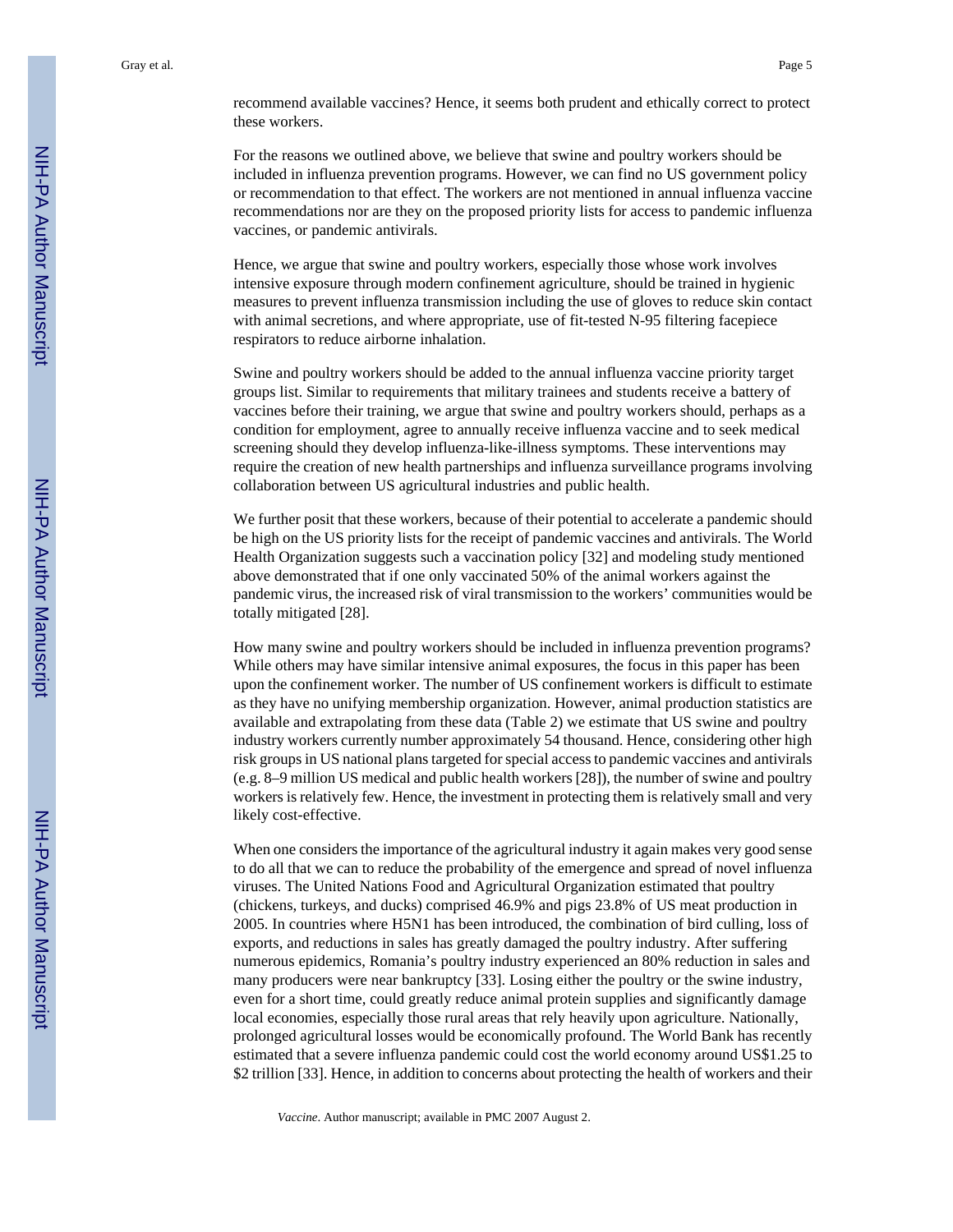communities, protecting agricultural workers will also help to protect the nation's food supply and economy.

In summary, agricultural workers should be trained to reduce the likelihood of cross-species influenza virus transmission and required to seek medical screening should they develop influenza-like-illness. They should be recognized as a priority group for the receipt of annual influenza vaccines, pandemic influenza vaccines, pandemic use of antivirals, and included in influenza surveillance efforts. Not only are such interventions morally "the right thing to do," but implementing them makes good public health and economic sense.

#### **Acknowledgements**

This work was funded in part by the National Institute of Allergy and Infectious Diseases (R21 AI059214-01 and R01 AI068803-01A1). The authors thank Drs. James A. Merchant and Wayne T. Sanderson of the University of Iowa's College of Public Health for their review of this work and helpful suggestions. Potential conflicts of interest: Dr. Gray has helped to conduct vaccine trials for GlaxoSmithKline Biologicals and has served as a Scientific Advisory Board member for CSL Biotherapies. Dr. Trampel has received research grants from the US Department of Agriculture and the poultry industry. Dr. Roth has received research and training grants from the US Department of Agriculture, the US Health and Human Services, as well as the veterinary biologics industry. None of the authors will receive any financial rewards for this article.

#### **References**

1. HHS Pandemic Influenza Plan. In, US Department of Health and Human Services, 2005.

- 2. Belshe RB. The origins of pandemic influenza--lessons from the 1918 virus. N Engl J Med 2005;353 (21):2209–11. [PubMed: 16306515]
- 3. Crosby, A. The Influenza of 1918. 2. Austin, TX: University of Texas, Austin; 2003. America's Forgotten Pandemic.
- 4. Easterday, B. Swine influenza: historical perspectives. In: Martelli, P.; Cavirani, S.; Lavazza, A., editors. 4th International Symposium on Emerging and Re-emerging Pig Diseases; 2003; Rome, Italy. 2003.
- 5. Karasin AI, Carman S, Olsen CW. Identification of human H1N2 and human-swine reassortant H1N2 and H1N1 influenza A viruses among pigs in Ontario, Canada (2003 to 2005). J Clin Microbiol 2006;44 (3):1123–6. [PubMed: 16517910]
- 6. Wells DL, Hopfensperger DJ, Arden NH, Harmon MW, Davis JP, Tipple MA, et al. Swine influenza virus infections. Transmission from ill pigs to humans at a Wisconsin agricultural fair and subsequent probable person-to-person transmission. Jama 1991;265(4):478–81. [PubMed: 1845913]
- 7. Myers KP, Olsen CW, Setterquist SF, Capuano AW, Donham KJ, Thacker EL, et al. Are swine workers in the United States at increased risk of infection with zoonotic influenza virus? Clin Infect Dis 2006;42 (1):14–20. [PubMed: 16323086]
- 8. Wright SM, Kawaoka Y, Sharp GB, Senne DA, Webster RG. Interspecies transmission and reassortment of influenza A viruses in pigs and turkeys in the United States. Am J Epidemiol 1992;136 (4):488–97. [PubMed: 1415168]
- 9. van Reeth K. Avian influenza in swine: a threat for the human population? Verh K Acad Geneeskd Belg 2006;68(2):81–101. [PubMed: 16800240]
- 10. Choi YK, Nguyen TD, Ozaki H, Webby RJ, Puthavathana P, Buranathal C, et al. Studies of H5N1 Influenza Virus Infection of Pigs by Using Viruses Isolated in Vietnam and Thailand in 2004. J Virol 2005;79(16):10821–5. [PubMed: 16051873]
- 11. Swayne DE. Occupational and consumer risks from avian influenza viruses. Dev Biol (Basel) 2006;124:85–90. [PubMed: 16447498]
- 12. Olsen CW, Brammer L, Easterday BC, Arden N, Belay E, Baker I, et al. Serologic evidence of H1 swine Influenza virus infection in swine farm residents and employees. Emerg Infect Dis 2002;8(8): 814–9. [PubMed: 12141967]
- 13. Ramirez A, Capuano A, Wellman D, Lesher K, Setterquist S, Gray G. Preventing zoonotic influenza virus infection. J Emerg Infect Dis 2006;12:997–1000.

*Vaccine*. Author manuscript; available in PMC 2007 August 2.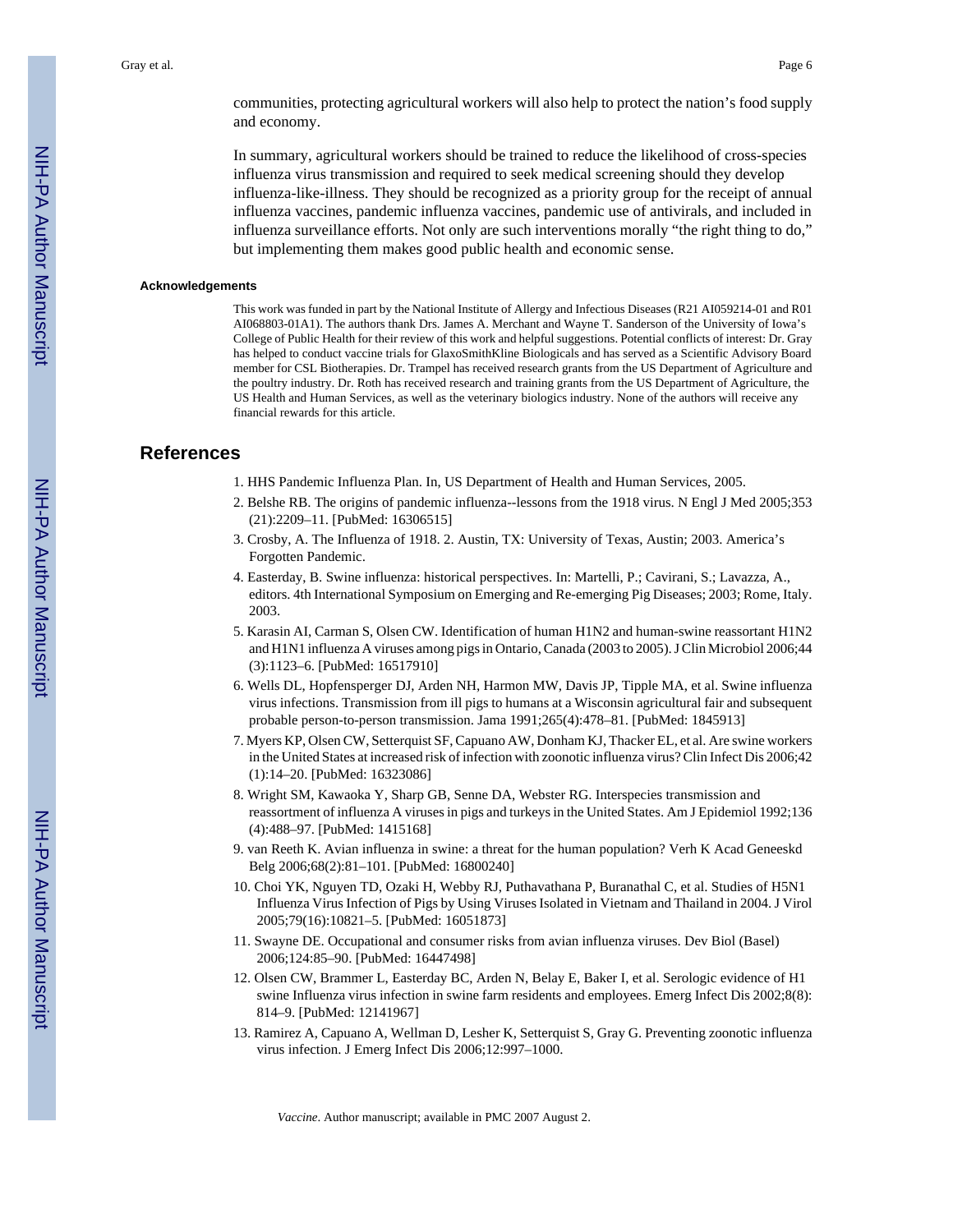Gray et al. Page 7

- 14. Gray, G.; McCarthy, T.; Capuano, A.; Lynch, C.; Wellman, D.; Lesher, K., et al. Population-based Surveillance for Zoonotic Influenza A in Agricultural Workers. Program and abstracts of the Second North American Congress of Epidemiology; 2006; Seattle. 2006.
- 15. Myers K, Olsen C, Gray G. Human Cases of Swine Influenza: A Review of the Literature. Clin Infect Dis 2007;44electronically published 6 March 2007
- 16. Meijer A, Bosman A, van de Kamp EE, Wilbrink B, van Beest Holle Mdu R, Koopmans M. Measurement of antibodies to avian influenza virus A(H7N7) in humans by hemagglutination inhibition test. J Virol Methods 2006;132(1–2):113–20. [PubMed: 16271401]
- 17. Stephenson I, Wood JM, Nicholson KG, Charlett A, Zambon MC. Detection of anti-H5 responses in human sera by HI using horse erythrocytes following MF59-adjuvanted influenza A/Duck/ Singapore/97 vaccine. Virus Res 2004;103(1–2):91–5. [PubMed: 15163495]
- 18. Bridges CB, Lim W, Hu-Primmer J, Sims L, Fukuda K, Mak KH, et al. Risk of influenza A (H5N1) infection among poultry workers, Hong Kong, 1997–1998. J Infect Dis 2002;185(8):1005–10. [PubMed: 11930308]
- 19. Gill JS, Webby R, Gilchrist MJ, Gray GC. Avian influenza among waterfowl hunters and wildlife professionals. Emerg Infect Dis 2006;12(8):1284–6. [PubMed: 16965717]
- 20. Myers K, Setterquist S, Capuano A, Gray G. Infection with three avian influenza subtypes in US Veterinarians. Clin Infect Dis 2007;44provisionally accepted.
- 21. World Health Organization. Avian influenza (" bird flu") Fact sheet. Geneva: Switzerland World Health Organization; 2006.
- 22. Olsen CW. The emergence of novel swine influenza viruses in North America. Virus Res 2002;85 (2):199–210. [PubMed: 12034486]
- 23. Karasin AI, Schutten MM, Cooper LA, Smith CB, Subbarao K, Anderson GA, et al. Genetic characterization of H3N2 influenza viruses isolated from pigs in North America, 1977–1999: evidence for wholly human and reassortant virus genotypes. Virus Res 2000;68(1):71–85. [PubMed: 10930664]
- 24. Olsen CW, Karasin AI, Carman S, Li Y, Bastien N, Ojkic D, et al. Triple reassortant H3N2 influenza A viruses, Canada, 2005. Emerg Infect Dis 2006;12(7):1132–5. [PubMed: 16836834]
- 25. Du Ry van Beest Holle M, Meijer A, Koopmans M, de Jager CM. Human-to-human transmission of avian influenza A/H7N7, The Netherlands, 2003. Euro Surveill 2005;10(12):264–8. [PubMed: 16371696]
- 26. Ungchusak K, Auewarakul P, Dowell SF, Kitphati R, Auwanit W, Puthavathana P, et al. Probable person-to-person transmission of avian influenza A (H5N1). N Engl J Med 2005;352(4):333–40. [PubMed: 15668219]
- 27. Kandun IN, Wibisono H, Sedyaningsih ER, Yusharmen, Hadisoedarsuno W, Purba W, et al. Three Indonesian clusters of H5N1 virus infection in 2005. N Engl J Med 2006;355(21):2186–94. [PubMed: 17124016]
- 28. Saenz RA, Hethcote HW, Gray GC. Confined animal feeding operations as amplifiers of influenza. Vector Borne Zoonotic Dis 2006;6(4):338–46. [PubMed: 17187567]
- 29. Hagerhed-Engman L, Bornehag CG, Sundell J, Aberg N. Day-care attendance and increased risk for respiratory and allergic symptoms in preschool age. Allergy 2006;61(4):447–53. [PubMed: 16512807]
- 30. Nafstad P, Hagen JA, Oie L, Magnus P, Jaakkola JJ. Day care centers and respiratory health. Pediatrics 1999;103(4 Pt 1):753–8. [PubMed: 10103298]
- 31. Russell KL, Hawksworth AW, Ryan MA, Strickler J, Irvine M, Hansen CJ, et al. Vaccine-preventable adenoviral respiratory illness in US military recruits, 1999–2004. Vaccine 2006;24(15):2835–42. [PubMed: 16480793]
- 32. World Health Organization. WHO checklist for influenza pandemic preparedness planning. Geneva: Department of Communicable Disease Surveillance and Response, Global Influenza Programme, WHO; 2005.
- 33. Brahmbhatt, M. First International Conference on Avian Influenza in Humans Institut Pasteur. Paris, France: World Bank; 2006. Economic Impacts of Avian Influenza Propagation.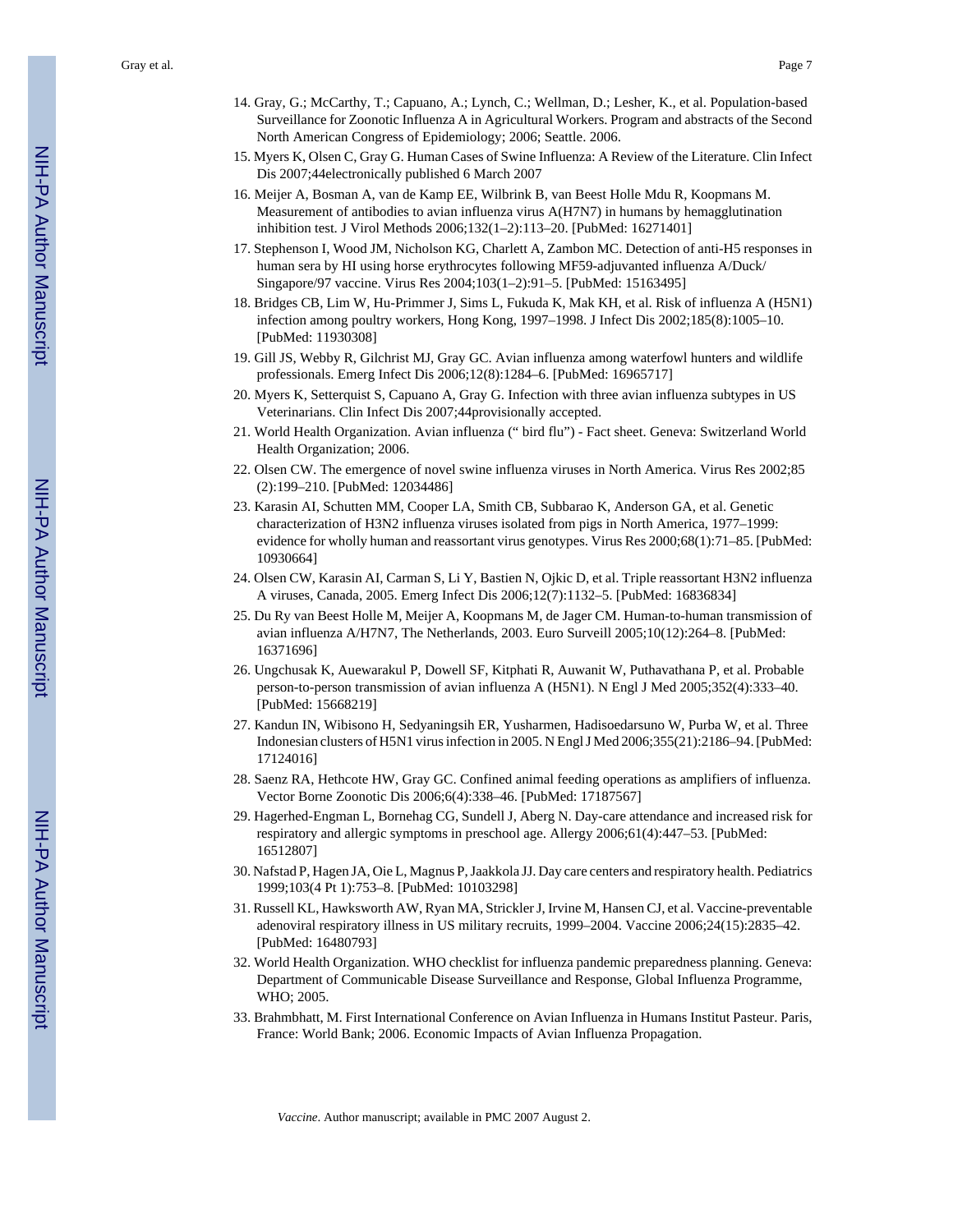### **Table 1**

Recent avian influenza outbreaks that have infected man.

| <b>Years</b> | Avian influenza A type | Country                   | Number of human<br>infections | <b>Number of human</b><br>deaths |
|--------------|------------------------|---------------------------|-------------------------------|----------------------------------|
| 1997         | H5N1                   | Hong Kong                 | 18                            | 6                                |
| 1999         | H9N2                   | Hong Kong                 | ◠                             |                                  |
| 2002         | H7N2                   | Virginia                  |                               |                                  |
| 2003         | H5N1                   | Hong Kong                 |                               |                                  |
| 2003         | <b>H7N7</b>            | The Netherlands & Belgium | 89                            |                                  |
| 2003         | H9N2                   | Hong Kong                 |                               |                                  |
| 2003         | H7N2                   | New York                  |                               |                                  |
| 2004         | H7N3                   | Canada                    |                               |                                  |
| 2004         | <b>H10N7</b>           | Egypt                     |                               |                                  |
| 2004/7       | H5N1                   | Numerous                  | 277                           | 167                              |

Table data were derived from various World Health Organization presentations and reports (www.who.int) as of March 8, 2007

*Vaccine*. Author manuscript; available in PMC 2007 August 2.